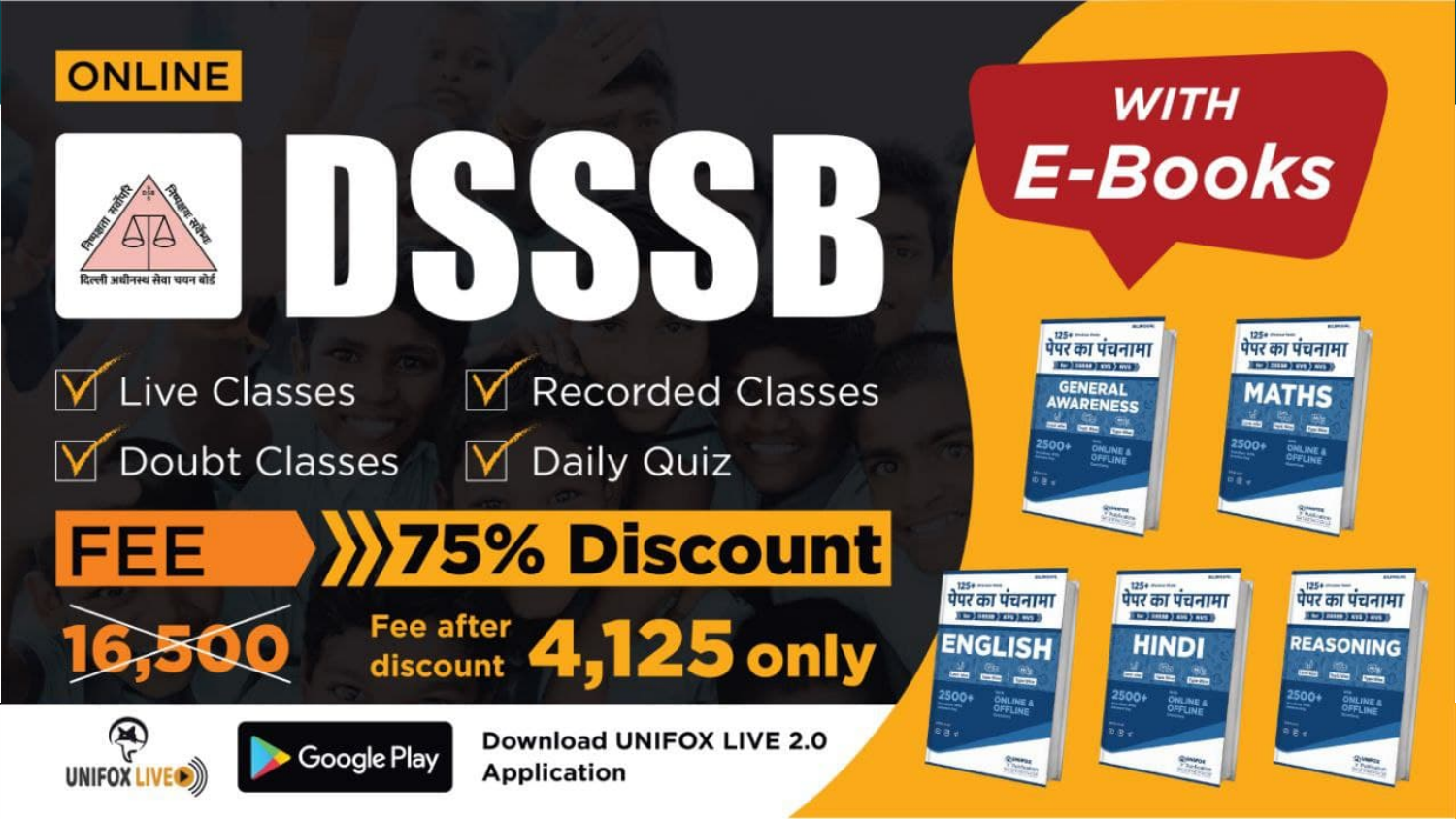

**1. Select the sentence structure that is grammatically correct and meaningful.**

(a) Please remember that five times three are fifteen. (b) Are that five times three fifteen remember please. (c) Remember please that five are three times fifteen. (d) Remember that three times five please fifteen are. **DSSSB – TGT, Science Female [27th Sept. 2018, 4:30-6:30 PM]**



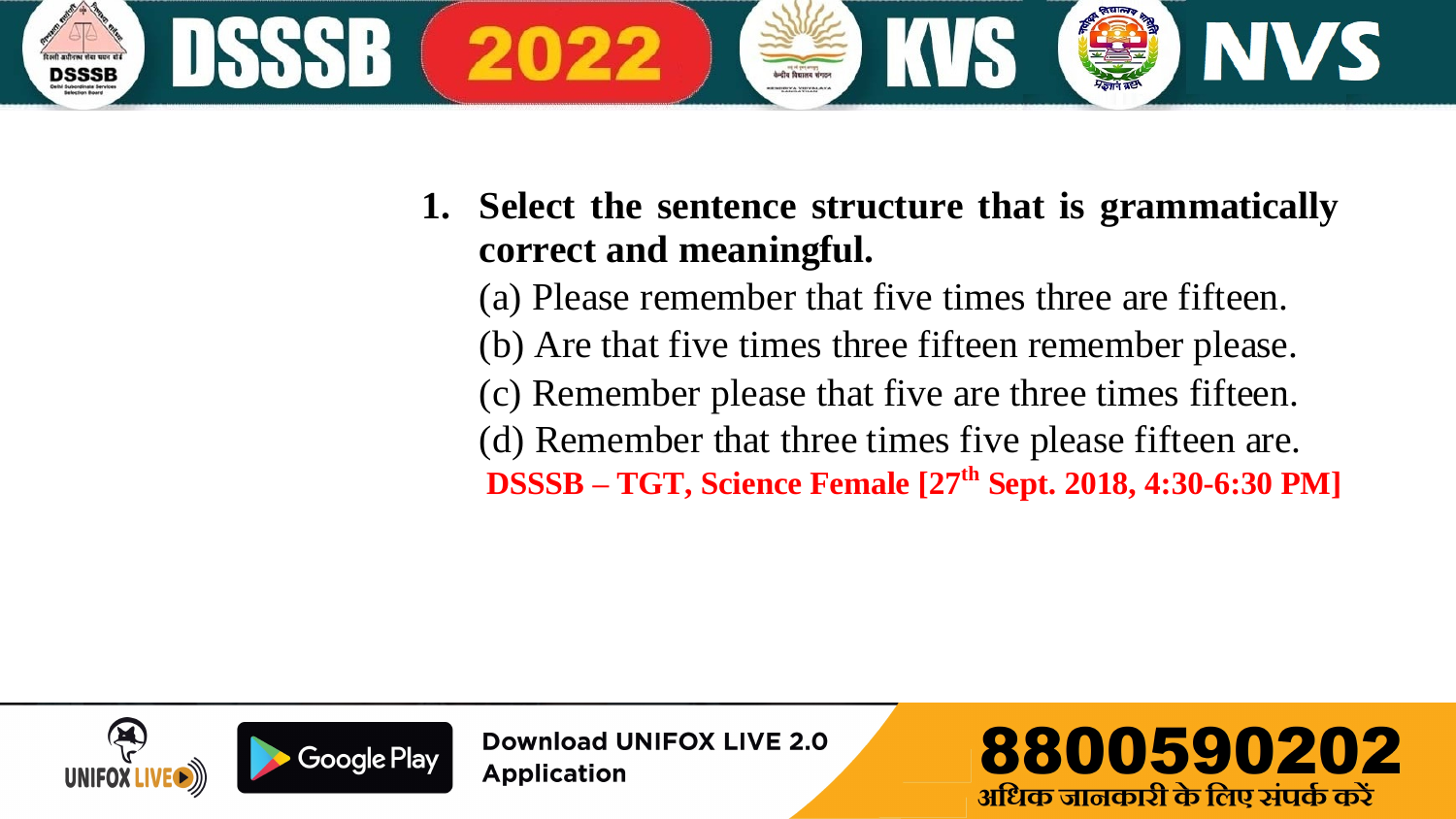

**2.** In the following sentence, four words/phrases have been underlined. One of them is incorrect. Choose the incorrect word/phrase from the given options.

**The color of the litmus paper change when we put acid in the beaker.**

(a) change (b) in the beaker (c) of the (d) we put **DSSSB – TGT, Science Female [27th Sept. 2018, 4:30-6:30 PM]**



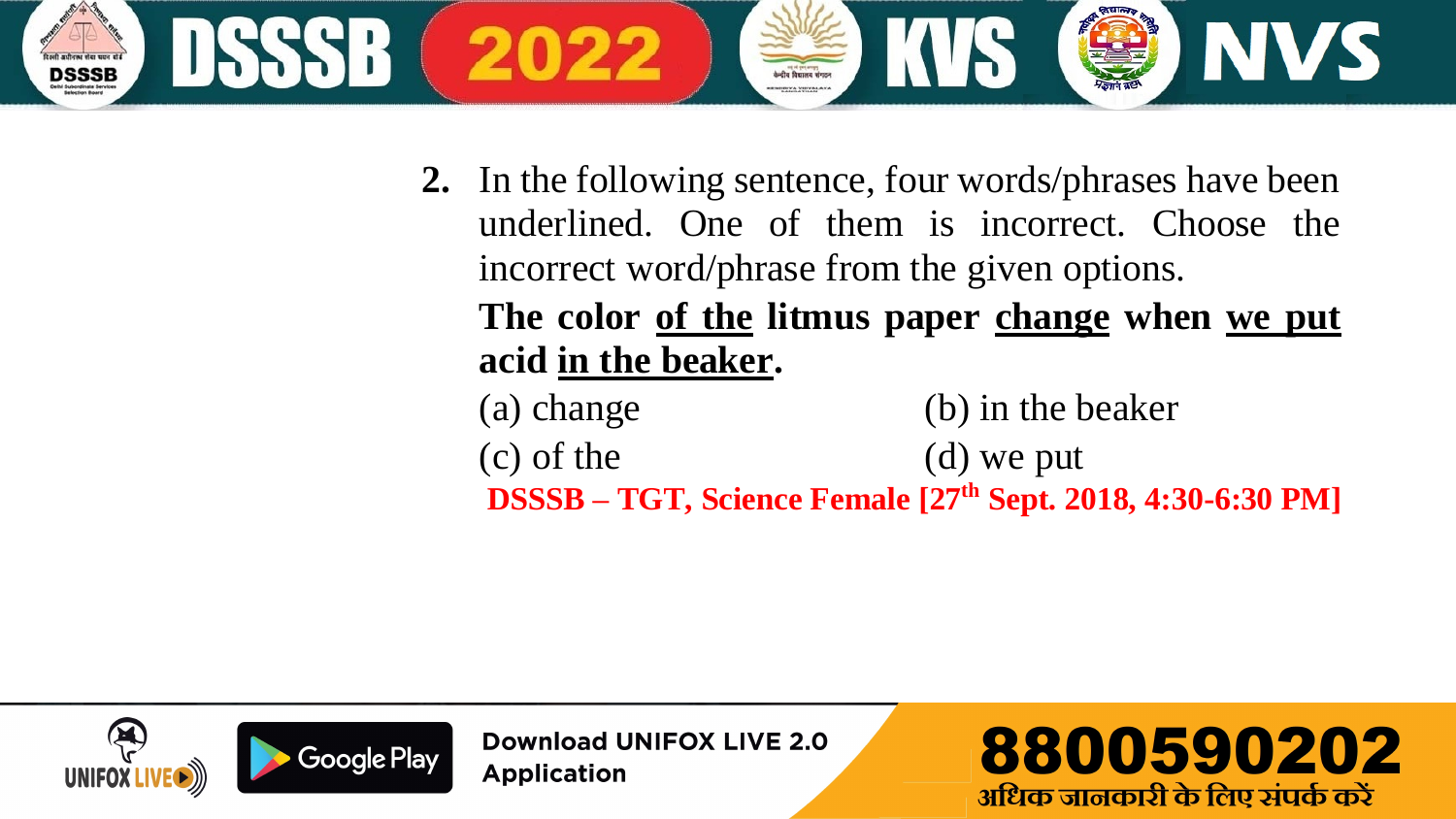

(a) Is your brother's wife attending the party? (b) Are your brother's wife attending the party? (c) Is your brother wife attending the party? (d) Is your brother's wife attending the party? **DSSSB – TGT, Science Female [27 th Sept. 2018, 12:30 PM]**



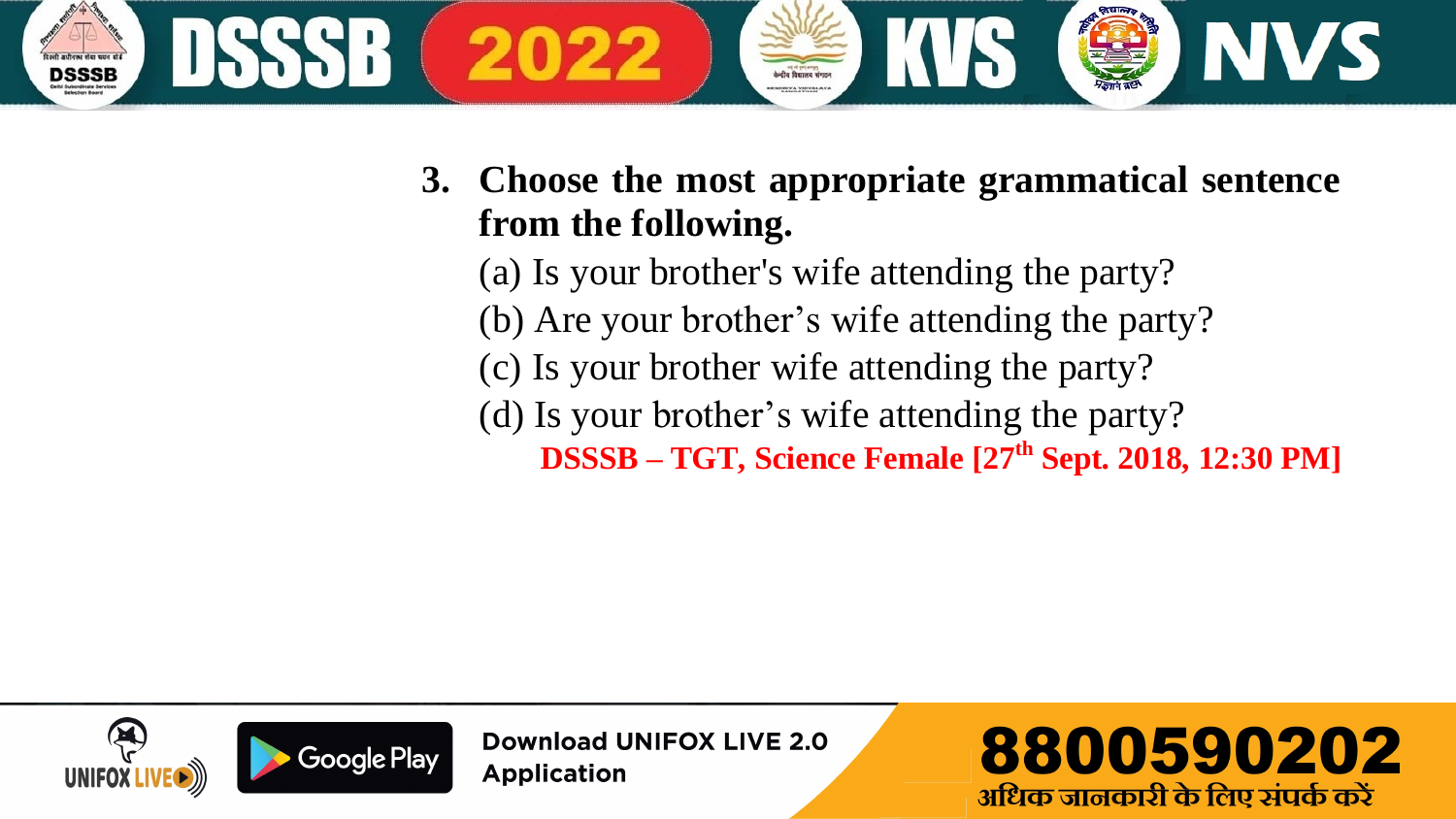

(a) What will you do when you finish classes?

- (b) What would you do when you will finish classes?
- (c) What would you do when you finishes classes?
- (d) What will you do when you will finish classes?

**DSSSB – TGT, Science Female [27th Sept. 2018, 12:30 PM]**



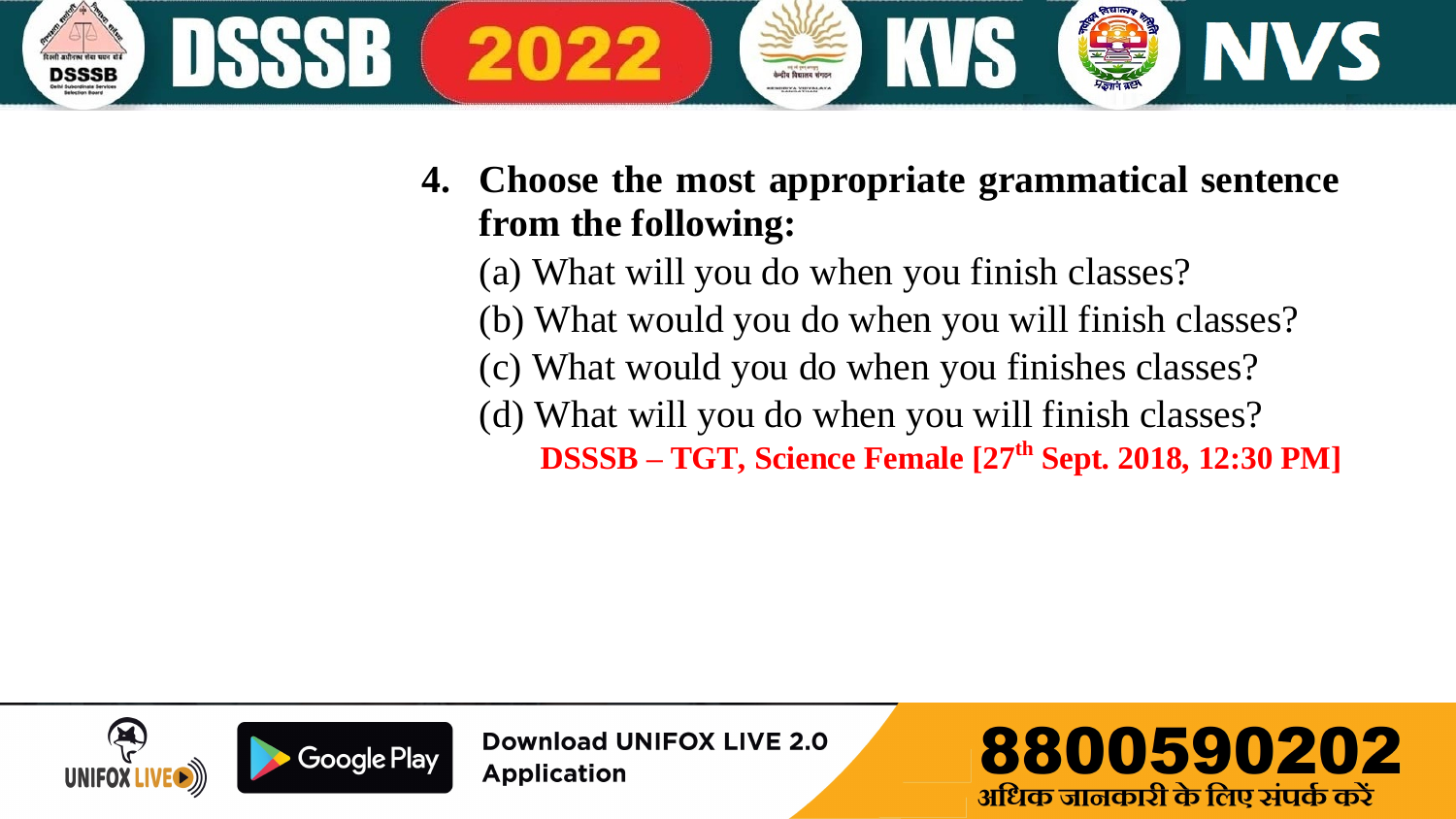

(a) The newly wedded couple have decided to fly to Singapore for their honeymoon tomorrow evening. (b) The newly wedded couples has decided to fly to Singapore for their honeymoon tomorrow evening. (c) The newly wedded couple has decided to fly to Singapore for their honeymoon tomorrow evening. (d) The newly wedded couple have decide to fly to Singapore for honeymoon tomorrow evening. **DSSSB – TGT, Science Female [27th Sept. 2018, 12:30 PM]**





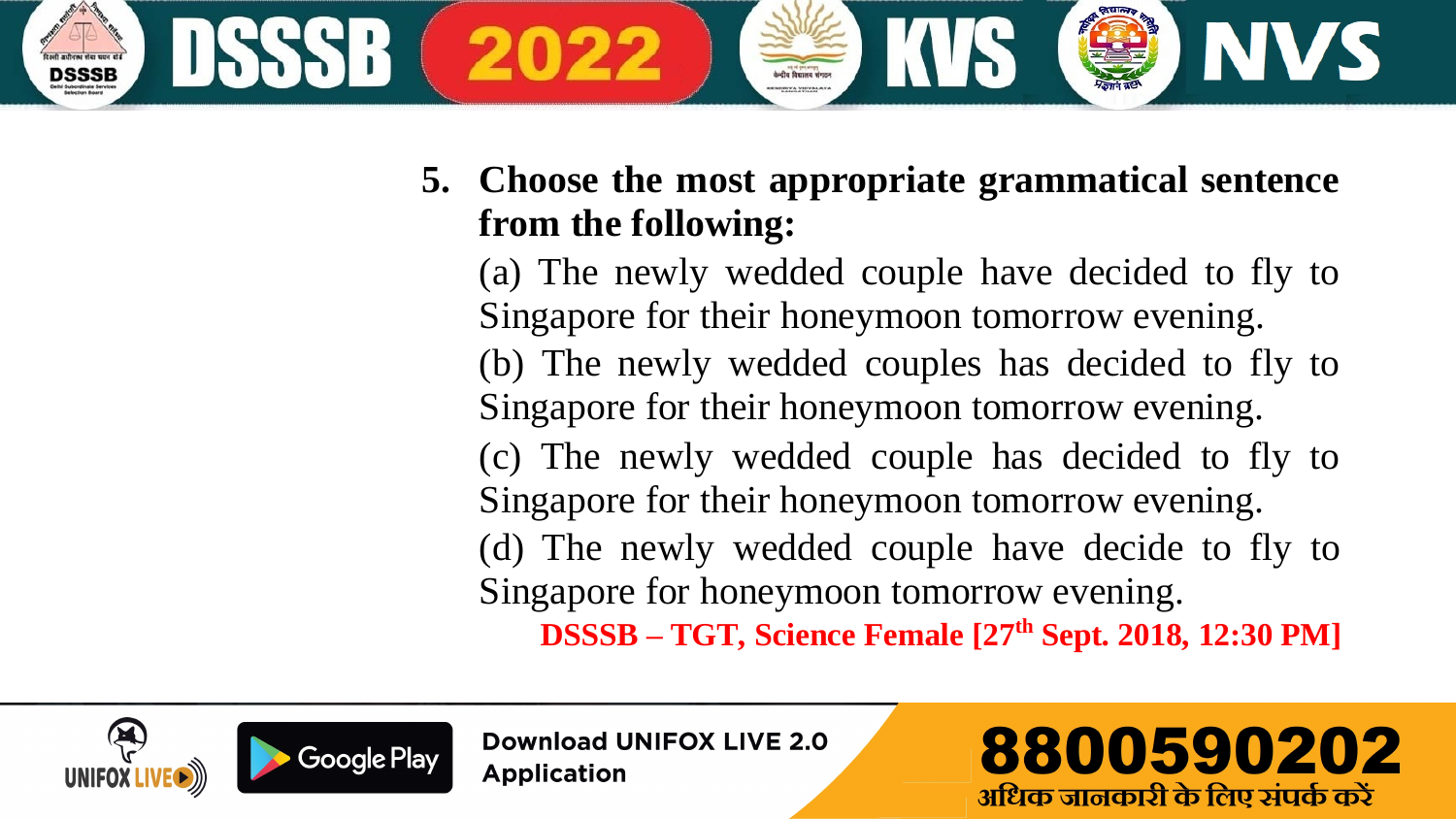

(a) I have had a great time at your party last week.

- (b) I had a greatest time at your party last week.
- (c) I had a great time at your party last week.
- (d) I have a great time at your party last week.

 **DSSSB – TGT, Science Female [27th Sept. 2018, 12:30 PM]**



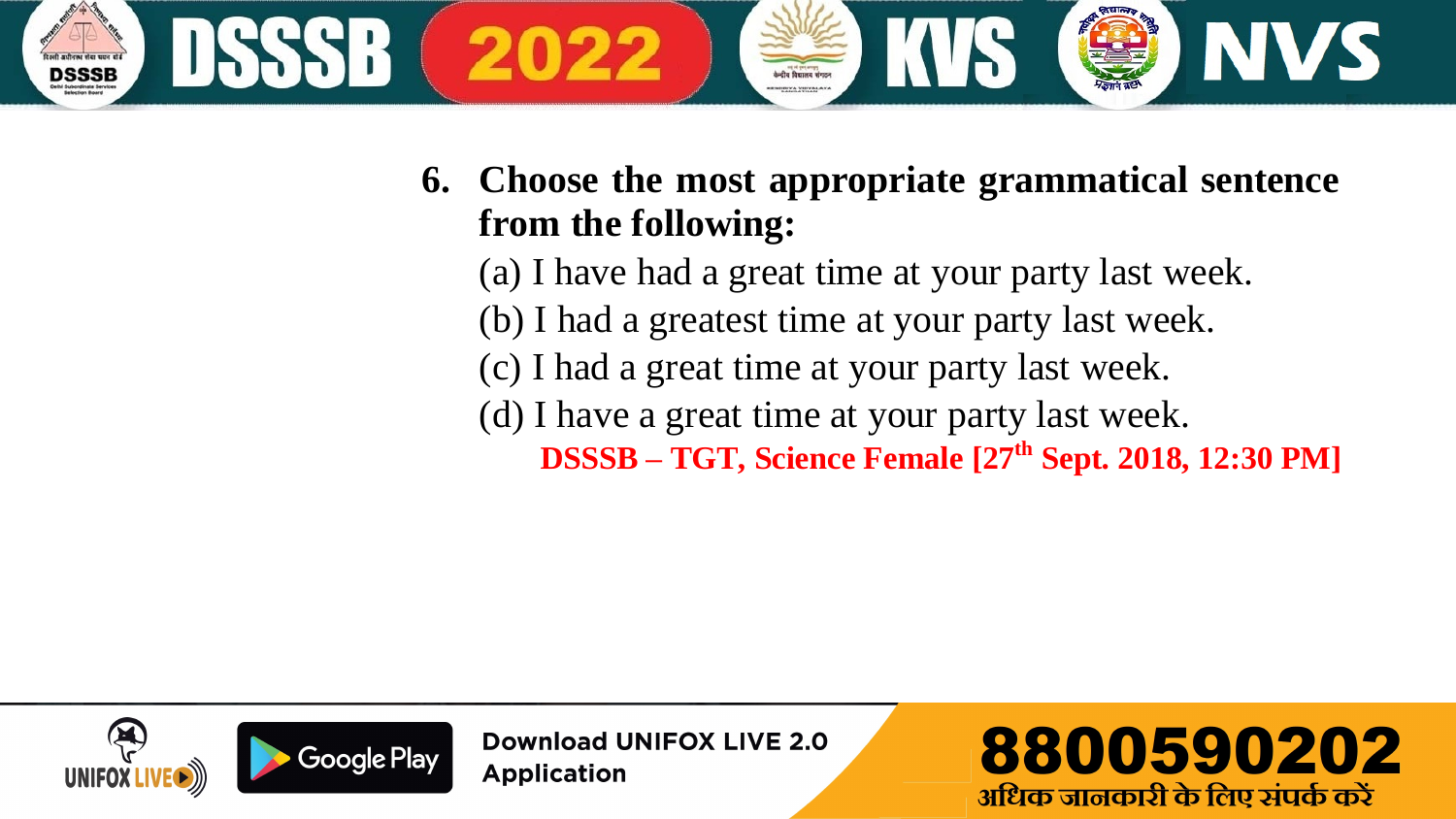

(a) Something needs to be done for improving his marks (b) We need to do something for improving his marks (c) We need to do something about improving his marks (d) Something need to be done about improving his marks

 **DSSSB – TGT, Science Female [27th Sept. 2018, 12:30 PM]**



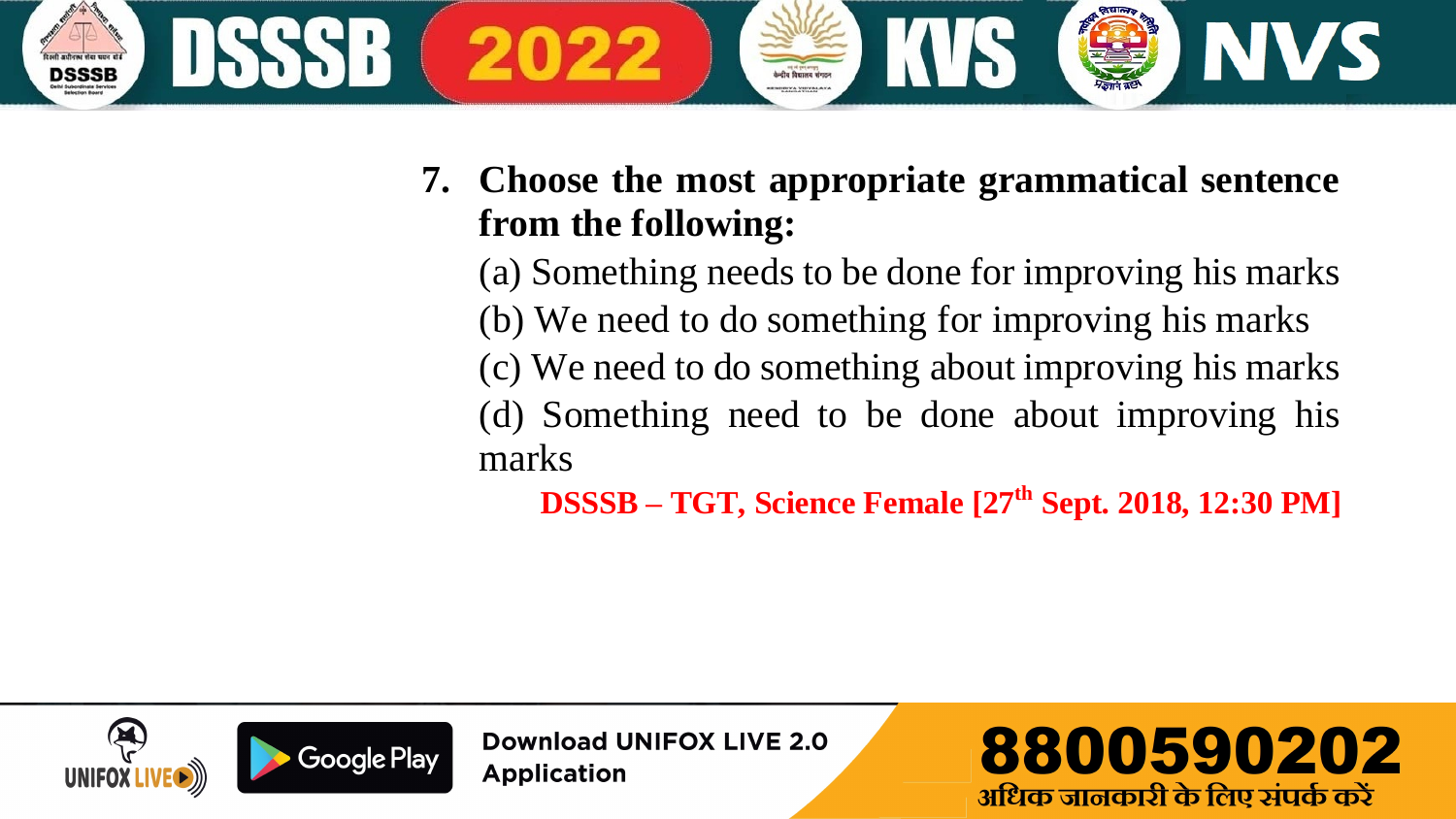

**8. Choose the correct passive form of the sentence provided below:**

She has sent a letter to a number of students.

(a) A number of students have been send letters by her.

(b) A number of students have received a letter from her.

(c) A letter has been sent to a number of students by her.

(d) A letter have been sent by her to a number of students.

 **DSSSB – TGT, Science Female [27th Sept. 2018, 12:30 PM]**



Download UNIFOX LIVE 2.0 **Application** 

8800590202 अधिक जानकारी के लिए संपर्क करें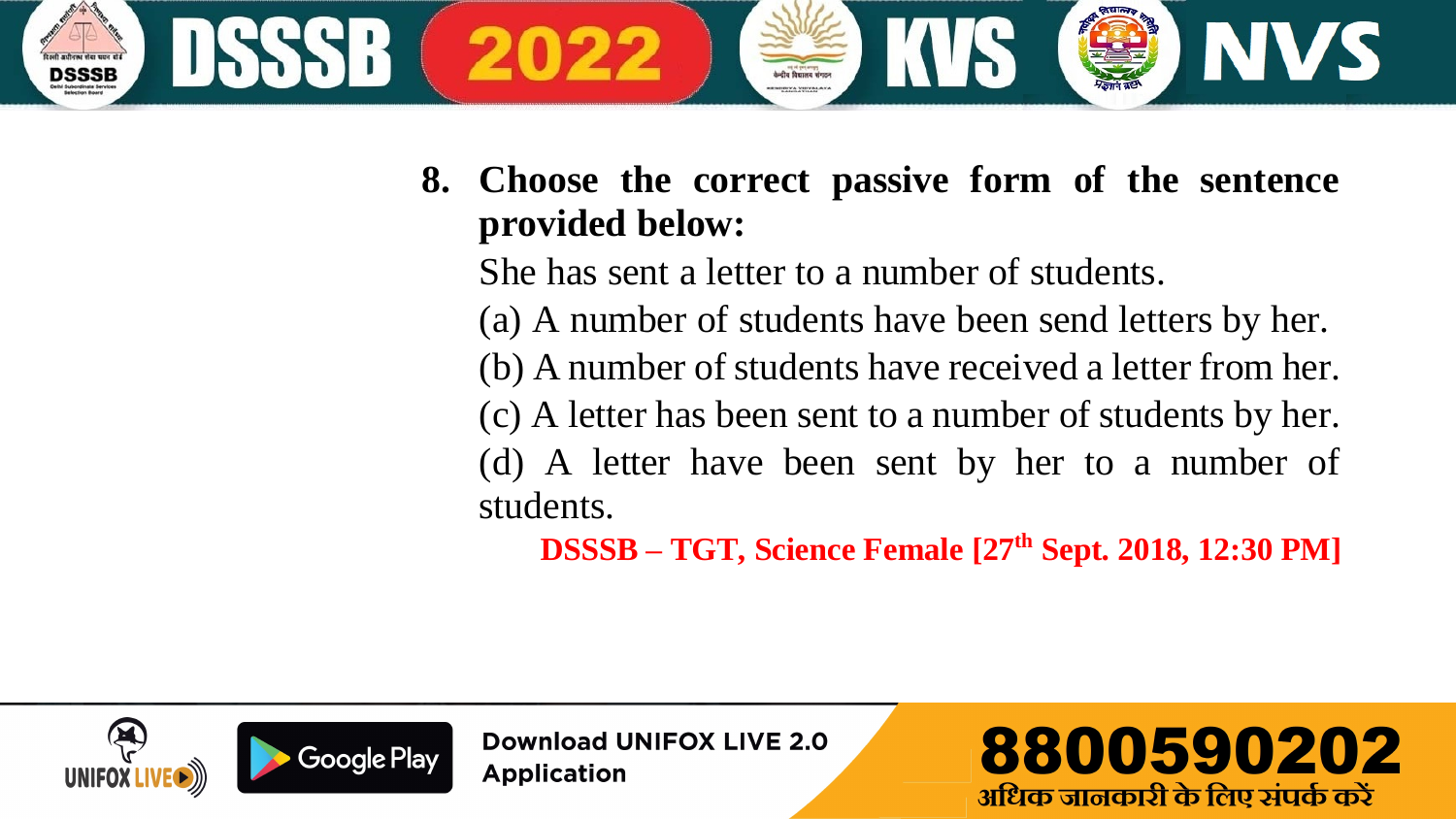

(a) Who is supplying these students such dangerous drugs?

(b) Who is supplying these students with such dangerous drugs?

(c) Who are supplying these students such dangerous drugs?

(d) Who is supplying these students on such dangerous drugs?

**DSSSB – TGT, Science Female [27th Sept. 2018, 12:30 PM]**





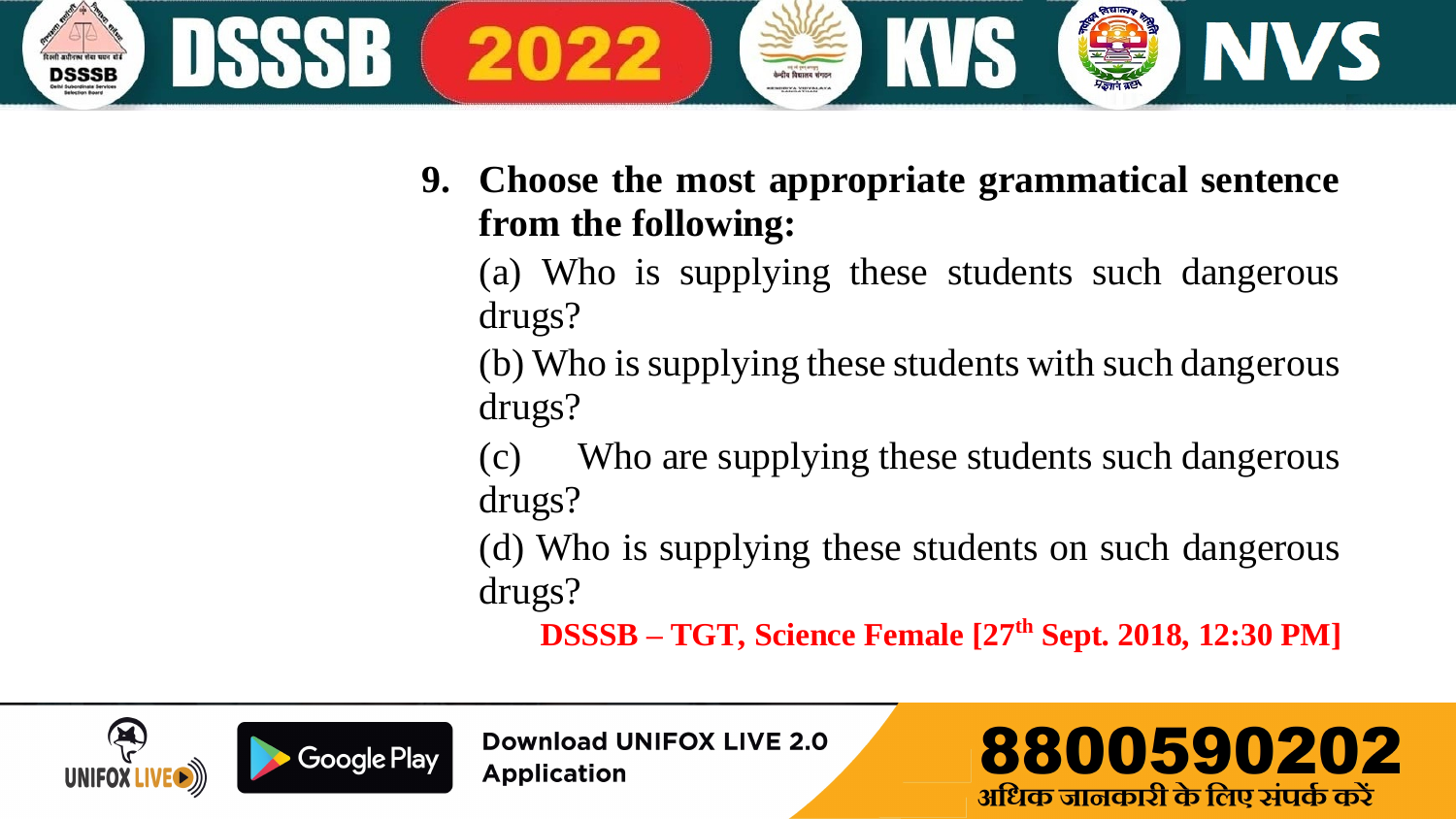

(a) Three quarters of the students is against the new rules (b) Three quarter of the students are against the new rules

(c) The three quarters of the students is against the new rules

(d) Three quarters of the students are against the new rules

 **DSSSB – TGT, Science Female [27th Sept. 2018, 12:30 PM]**



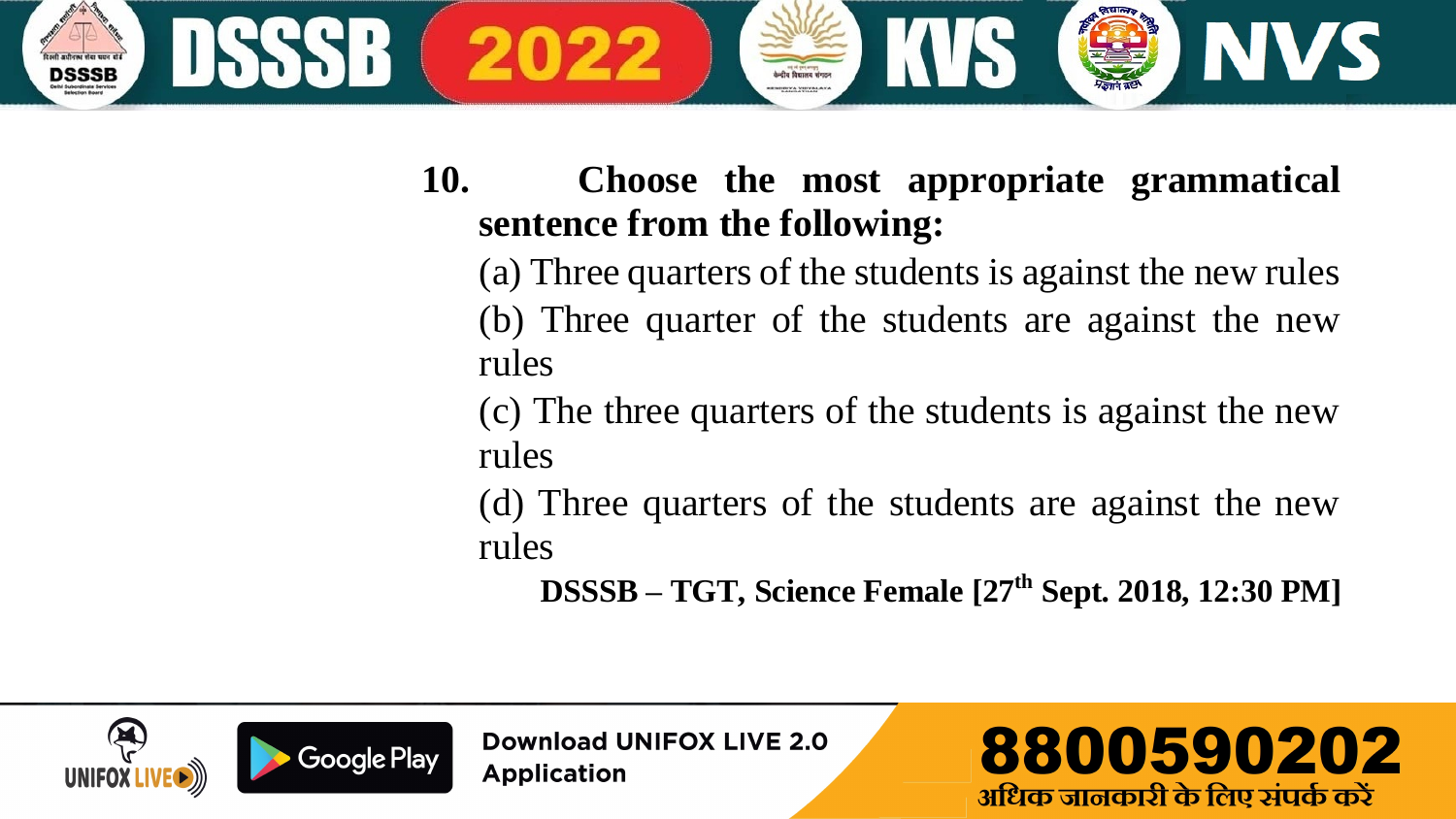

(a) The number of engineering colleges are gradually being reduced.

(b) The number of engineering colleges are gradually reduced.

(c) The number of engineering colleges is gradually being reduced.

(d) The number of engineering colleges is gradually reduced.

**DSSSB – TGT, Science Female [27th Sept. 2018, 12:30 PM]**





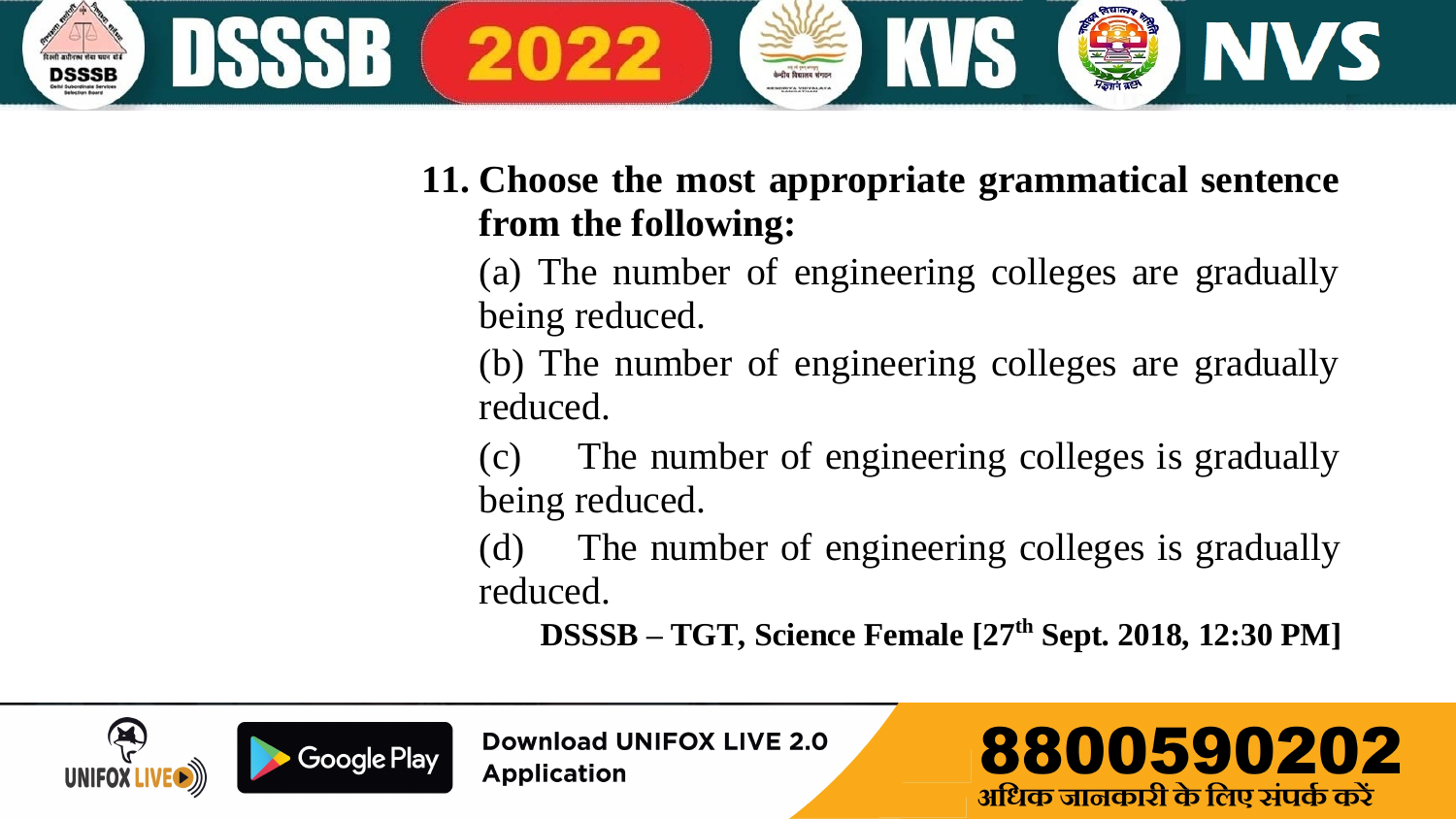

(a) Although he was angry, but he wouldn't accept the apology.

(b) Since she was driving, so we decided to go with her.

(c) Though it is raining, yet we did not take the umbrella. (d) Although she confessed the truth, we couldn't believe her.

 **DSSSB – TGT, Science Female [27th Sept. 2018, 12:30 PM]**



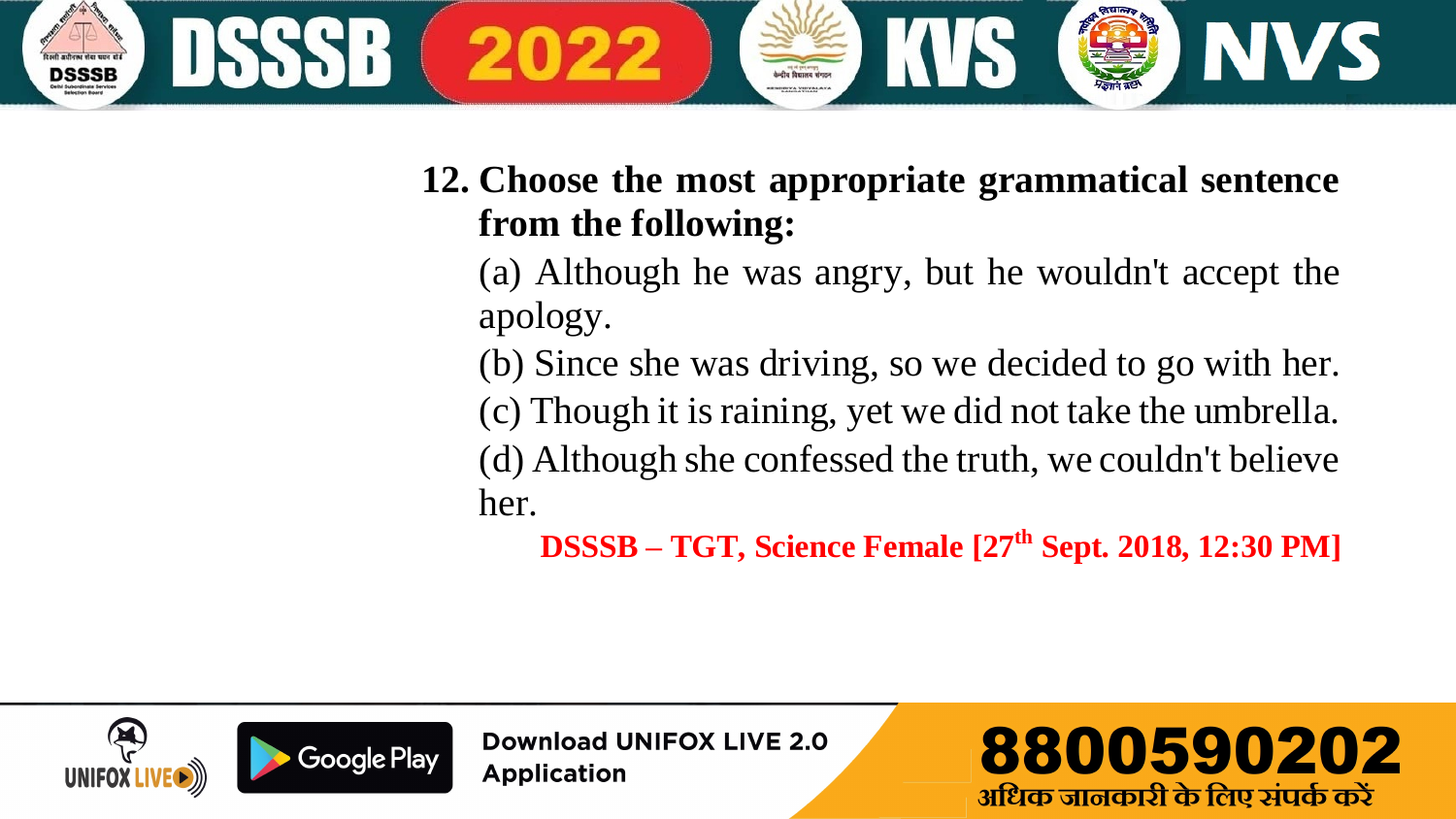

**13.** In the following sentence four words/phrases have been underlined. One of them is incorrect. Choose the incorrect word/phrase from the given options.

Traffic policemen **often stand** in shade **after a red light to stop and fine** the motorists or motorcyclists **which jump** the red light.

(a) To stop and fine (b) Which jump (c) After a red light (d) Often stand

**DSSSB – TGT, Science (M) [29th Sept. 2018, 08:30 AM]**



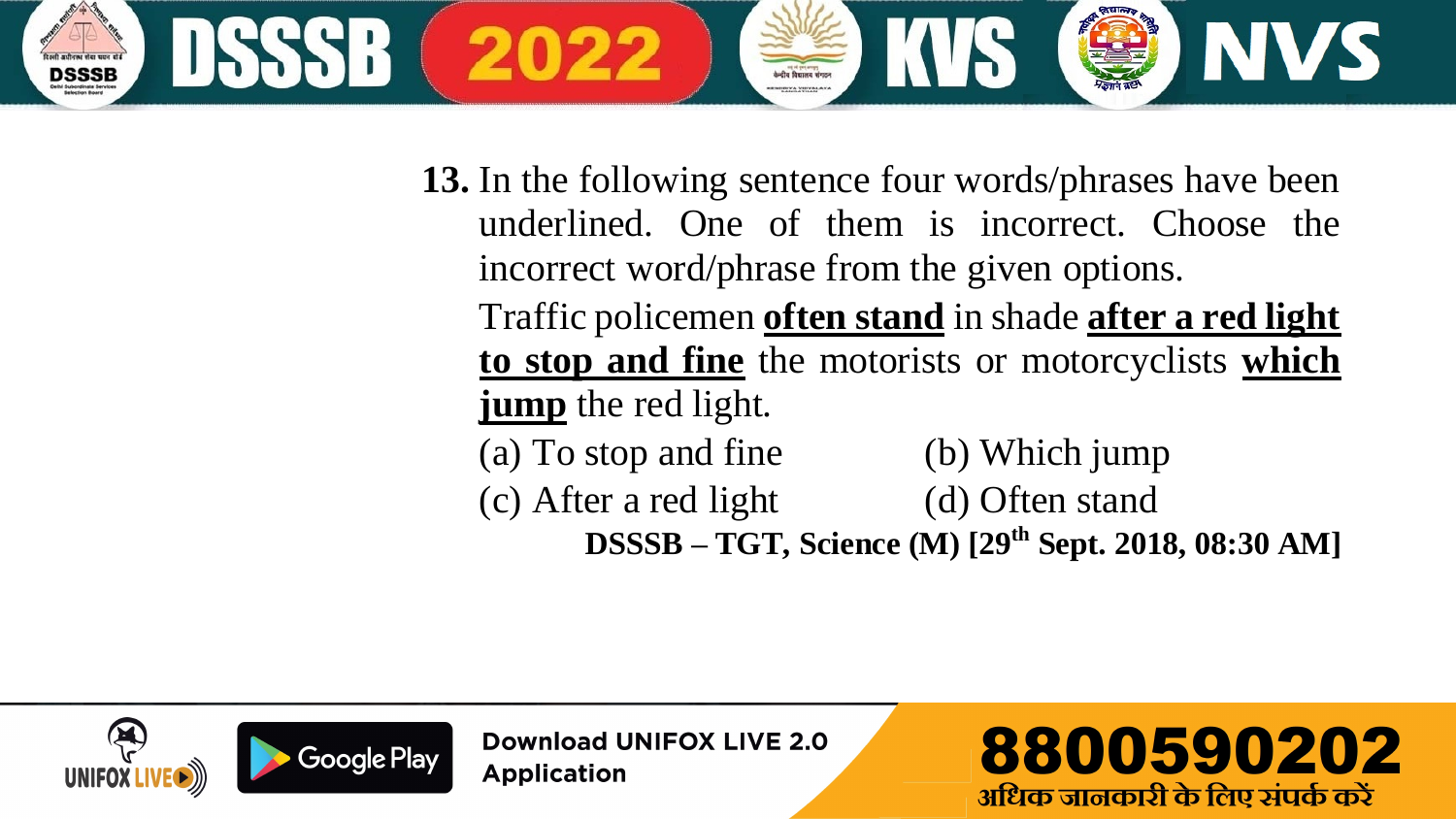

#### **14. Select the sentence structure that is grammatically correct and meaningful.**

(a) On my birthday my book gave a mother to me. (b) A book gave my mother to me my birthday on. (c) My mother gave me a book on my birthday. (d) Birthday on my gave my mother me a book.  **DSSSB – TGT, Science (M) [29th Sept. 2018, 08:30 AM]**



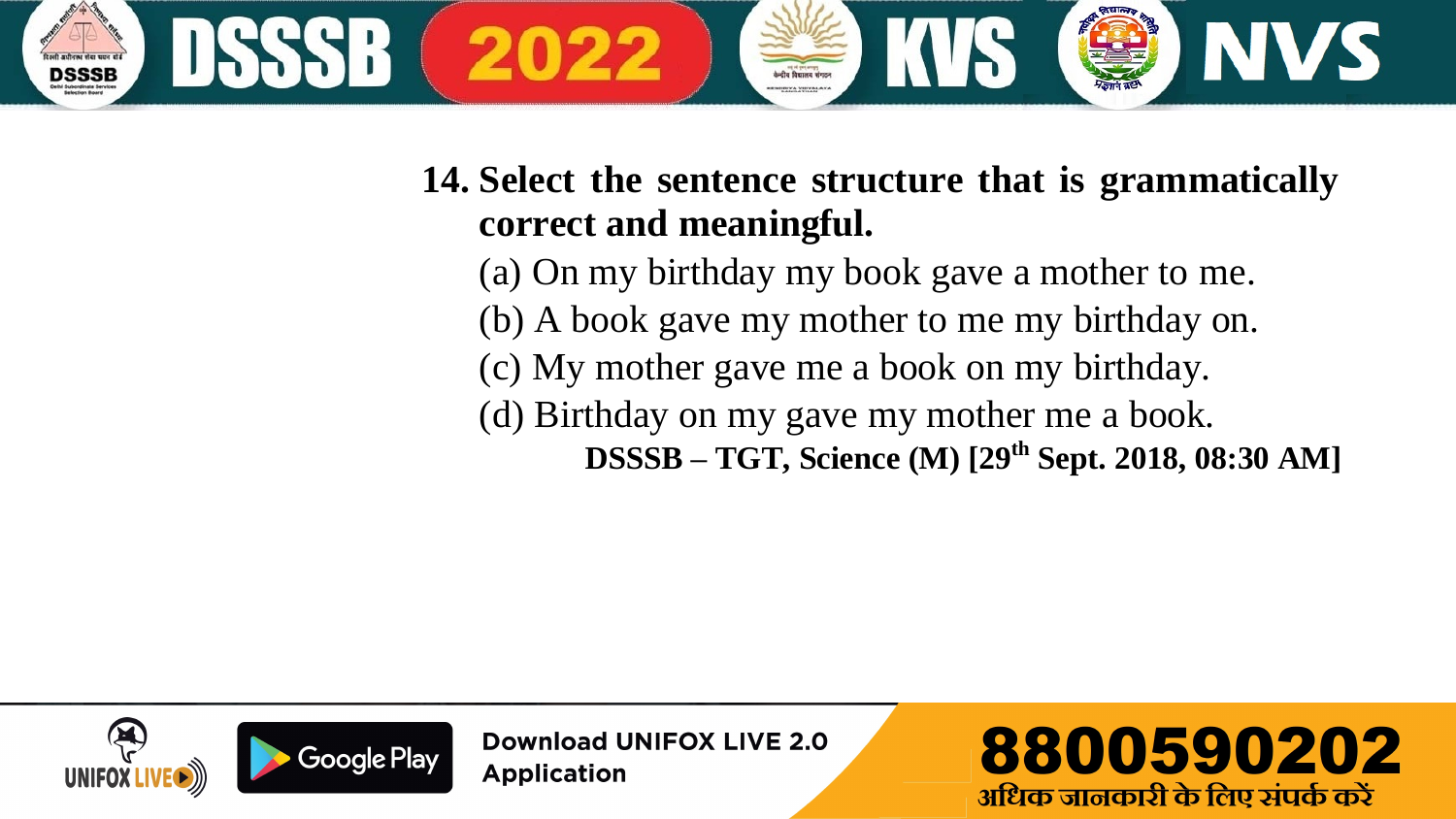

**15.** In the following sentence, four words/phrases have been underlined. One of them is incorrect. Choose the incorrect word/phrase from the given options.

Heart diseases normally **results** in damage **to the heart muscle,** the valves **or the pace maker.**

(a) to the heart muscle (b) results (c) normally (d) or the pace maker  **DSSSB – TGT, Science (M) [29th Sept. 2018, 12:30 PM]**



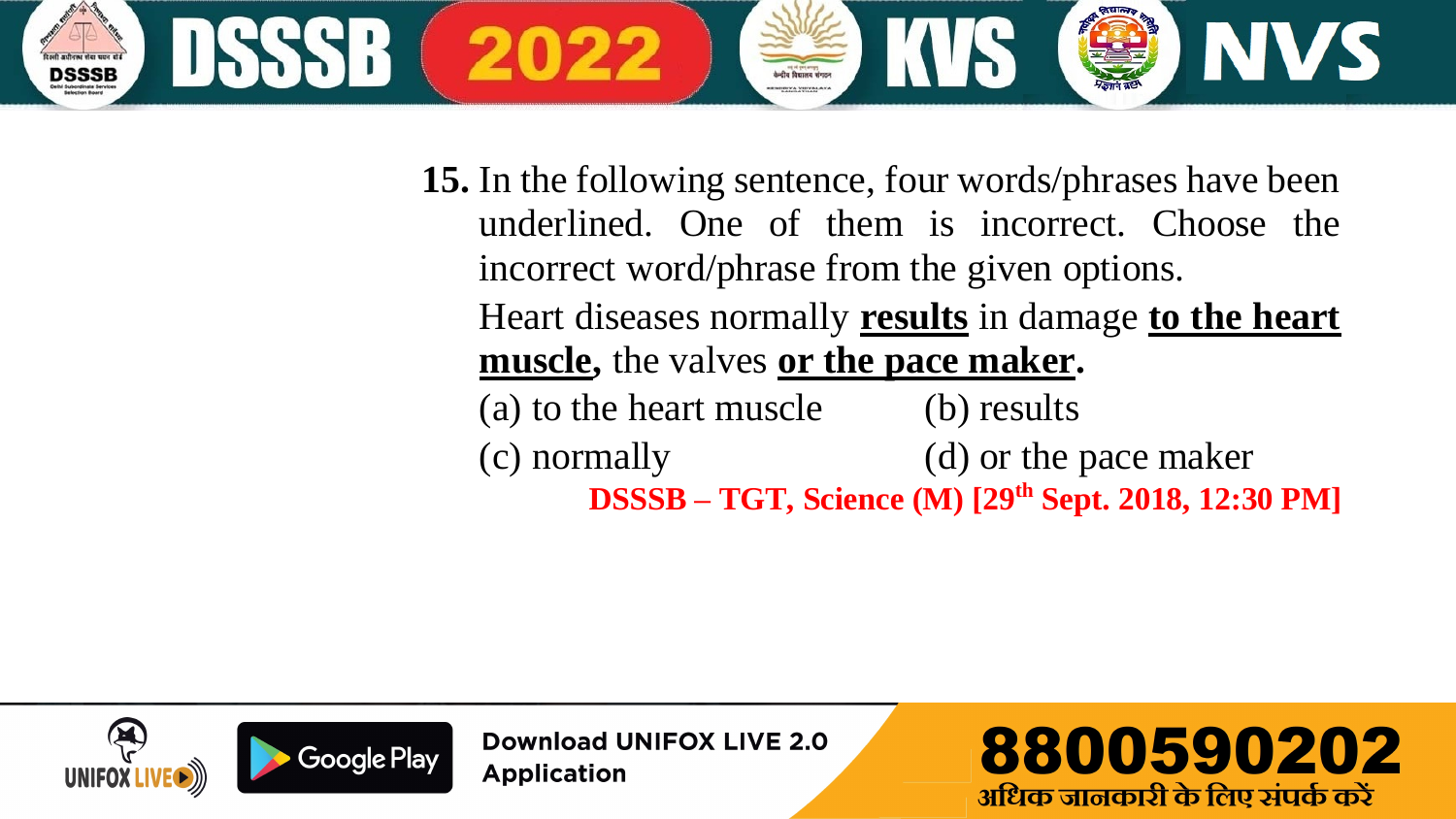

**16. Select the sentence structure that is grammatically correct.**

(a) He has finished the just job you gave him. (b) He has just finished the job you gave him. (c) He has gave the job you just finished him. (d) The job you gave him just he has finished.  **DSSSB – TGT, Science (M) [29th Sept. 2018, 12:30 PM]**

8800590202

अधिक जानकारी के लिए संपर्क करें

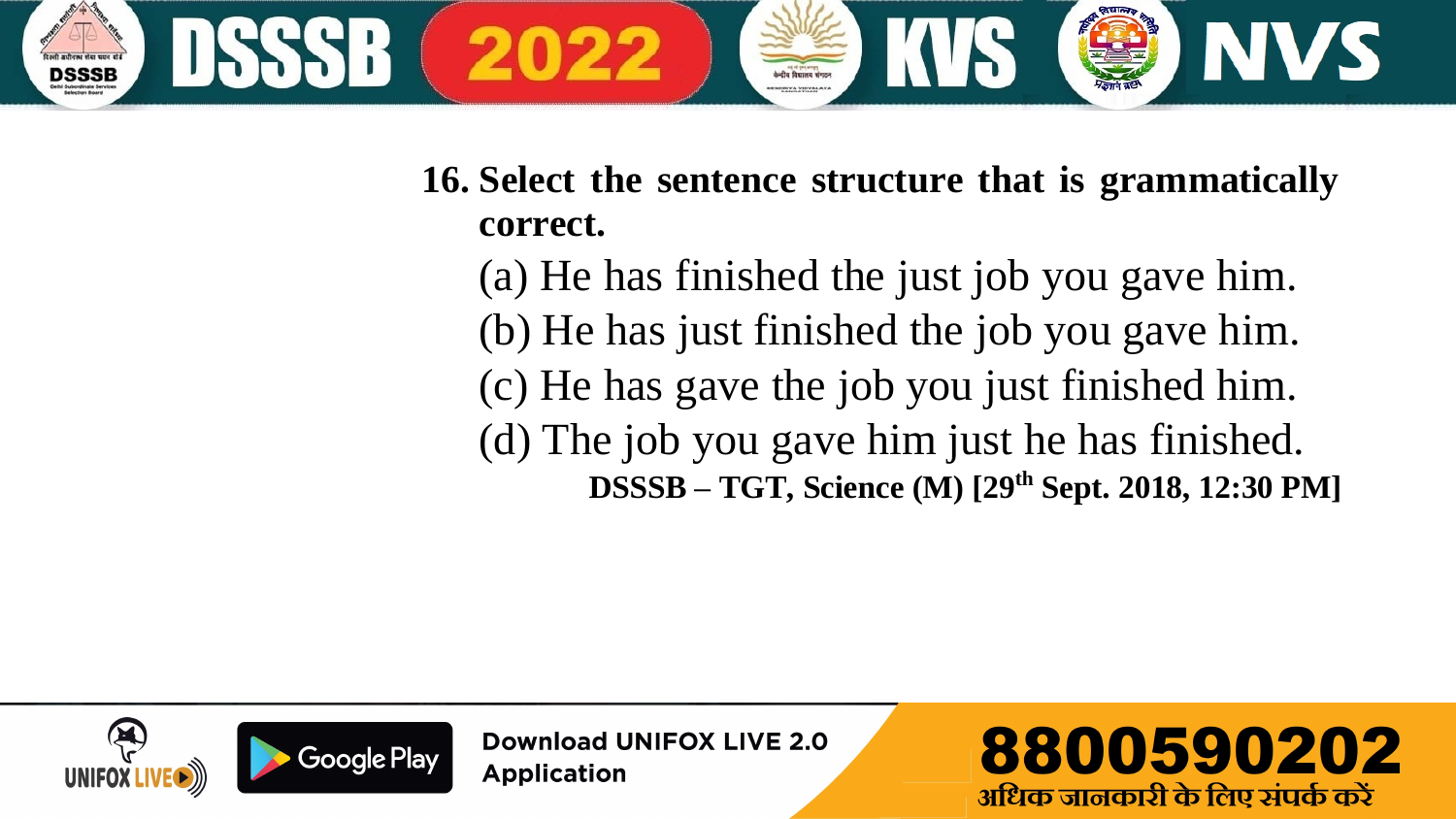

## **17. Select the sentence structure that is grammatically correct.**

(a) The Dragon tree with white flesh inside produces an oval shaped fruit, which can be eaten raw.

(b) An oval shaped fruit with white flesh inside, the Dragon tree produces, which can be eaten raw.

(c) The Dragon tree produces an oval shaped fruit with white flesh inside, which can be eaten raw.

(d) An oval shaped fruit, which can be eaten raw with white flesh inside, the Dragon tree produces.

**DSSSB – TGT, MATHS (F) [18th Sept. 2018, 4:30-6:00 PM]**





**Download UNIFOX LIVE 2.0 Application** 

8800590202 अधिक जानकारी के लिए संपर्क करें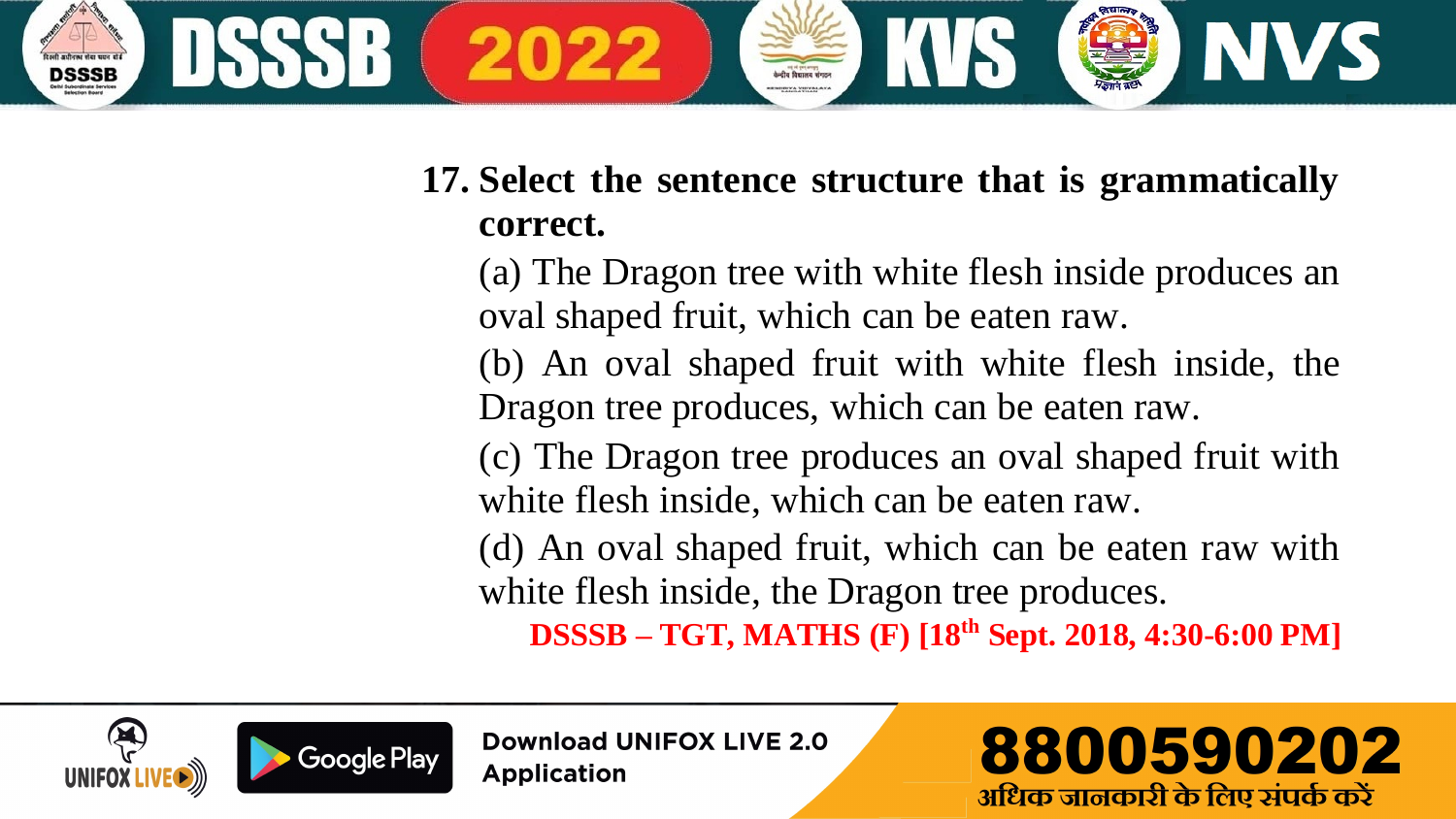

- 18. In the following sentence, four words/phrases have been underlined. One of them is incorrect. Choose the INCORRECT word/phrase from the given options. You **can go** now **but** you **must be back** in the office **between** 4 o'clock.
	- (a) can go (b) between  $(c)$  must be back  $(d)$  but

**DSSSB – TGT, MATHS (F) [18th Sept. 2018, 4:30-6:00 PM]**



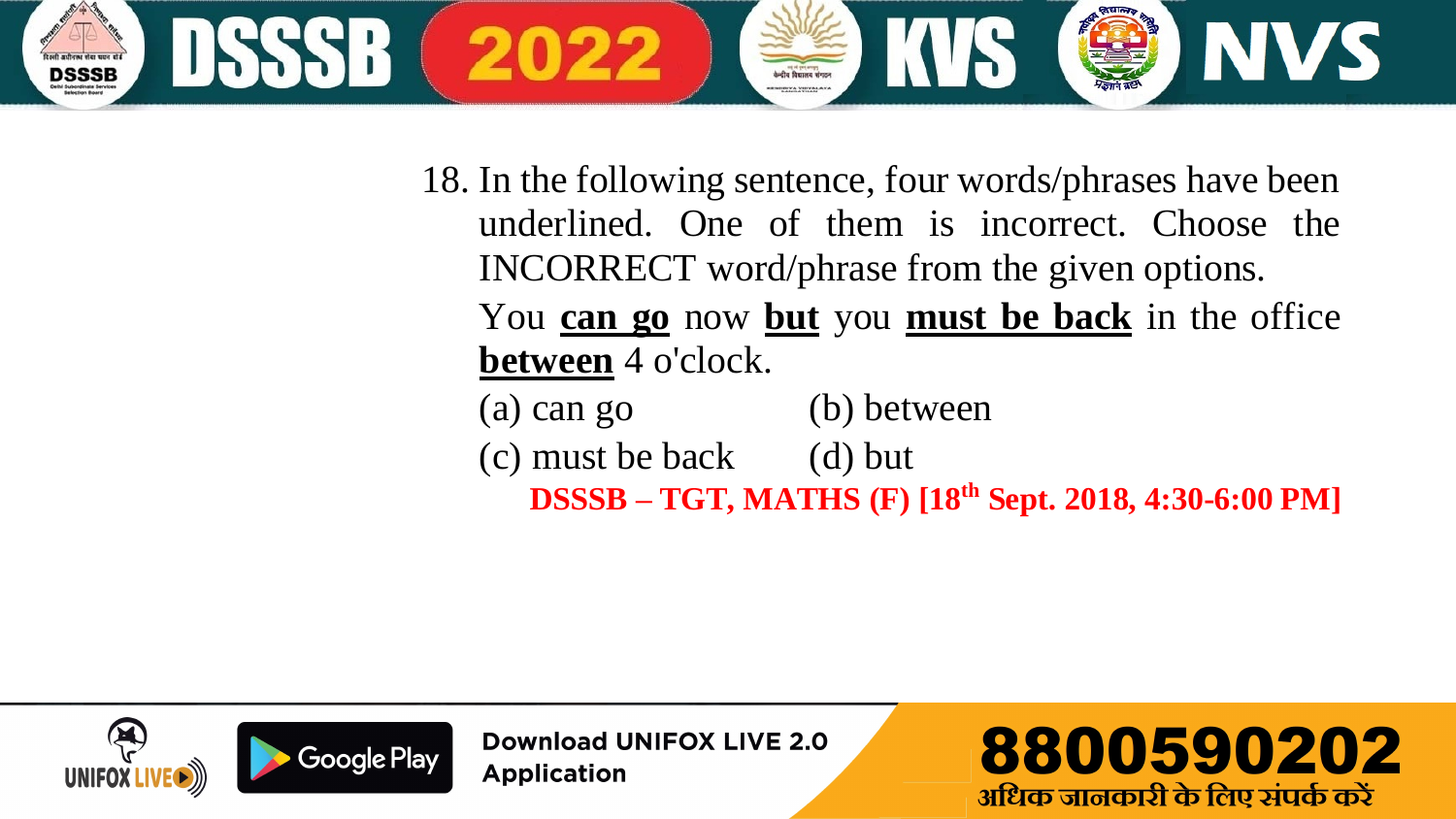

19. In the following sentence, four words/phrases have been underlined. One of them is incorrect. Choose the INCORRECT word/phrase from the given options. No sooner **we boarded** the train **than it started** and **picked up** the speed.

(a) No sooner (b) picked up (c) Than it started (d) we boarded  **DSSSB – TGT, MATHS (F) [18th Sept. 2018, 4:30-6:00 PM]**



**Download UNIFOX LIVE 2.0 Application** 

8800590202 अधिक जानकारी के लिए संपर्क करें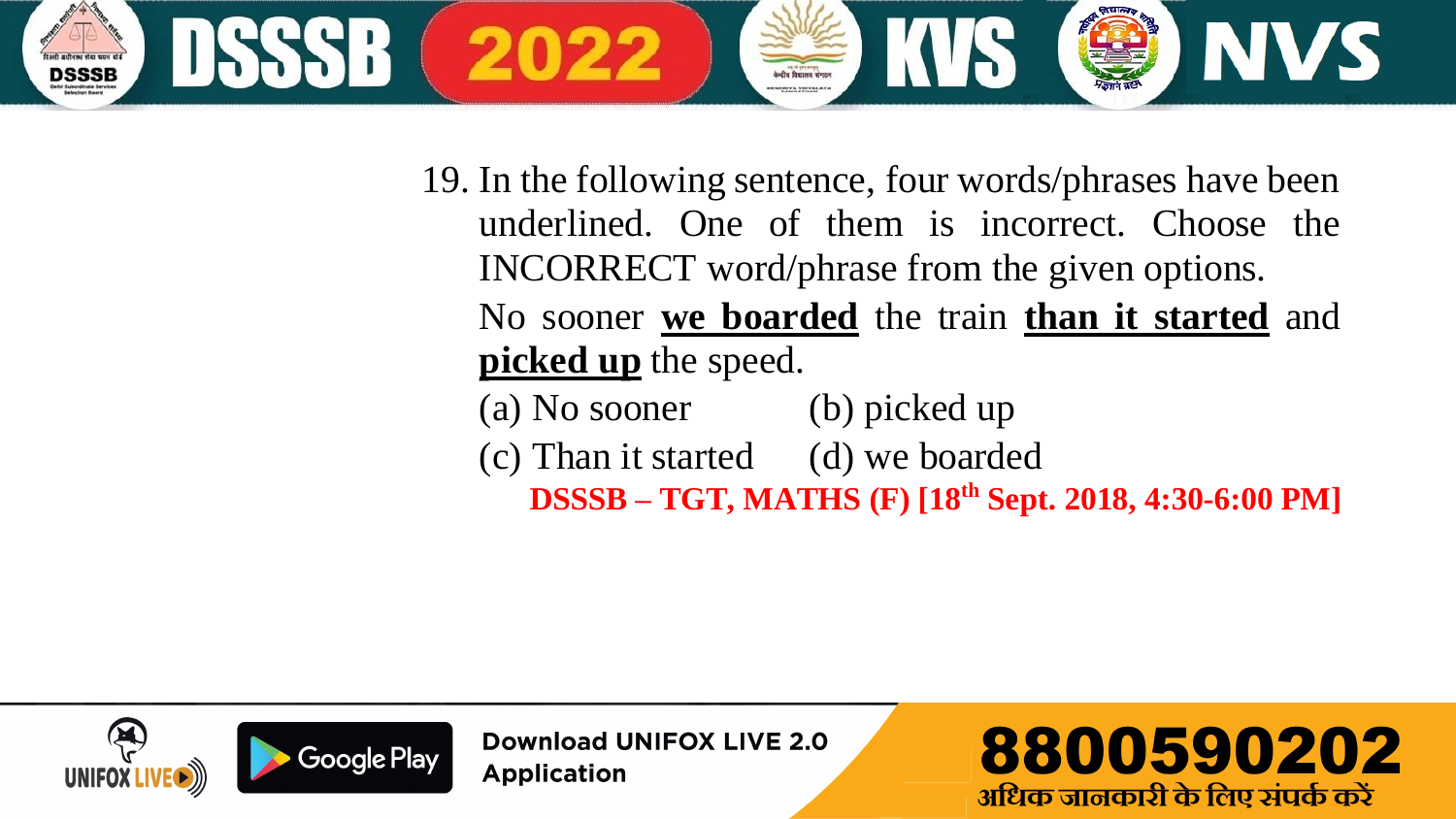

#### **20. Choose the incorrect statement from the following sentences.**

(a) They ought not be allowed to park their vehicles here. (b) There ought to be more police petrol at nights in the city.

(c) Ought we to be more worried about the pollution?

(d) You ought not to have spoken to your father like that  **DSSSB – TGT, MATHS (F) [22nd Sept. 2018, 12:30 PM]**



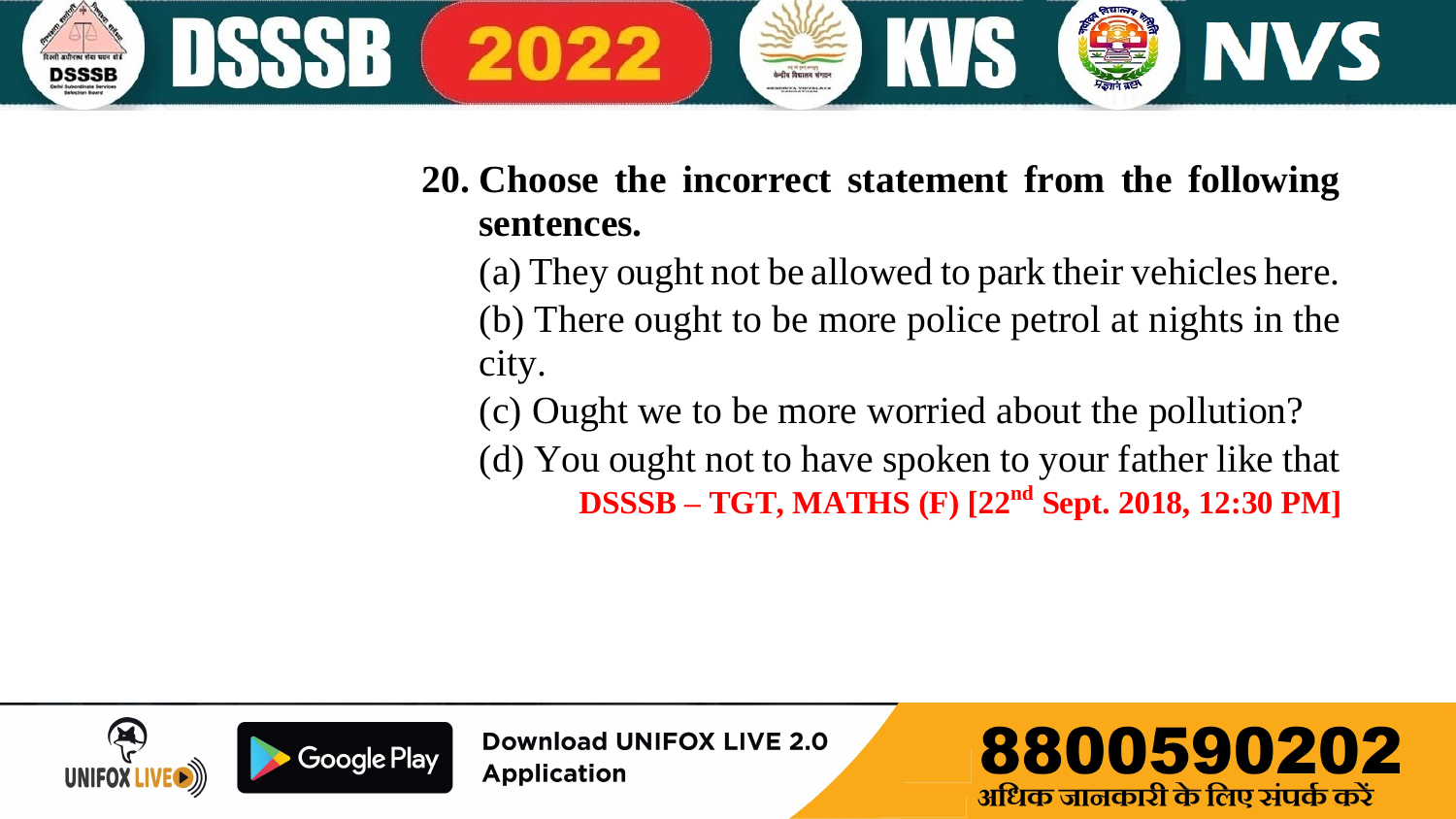

## 21. Fill in the blanks with the most suitable option. **The second part of the book was not very interesting,**  but. **all of the mystery.**

(a) At the end of the book lie the hints that forces us to read the third part of the book which reveal

(b) At the end of the book lies the hints that forces us to read the third parts of the book that reveals

(c) At the end of the book lies the hints that force us to read the third part of the book that reveal

(d) At the end of the book lie the hints that force us to read the third part of the book which reveals

**DSSSB – TGT, MATHS (F) [22nd Sept. 2018, 12:30 PM]**





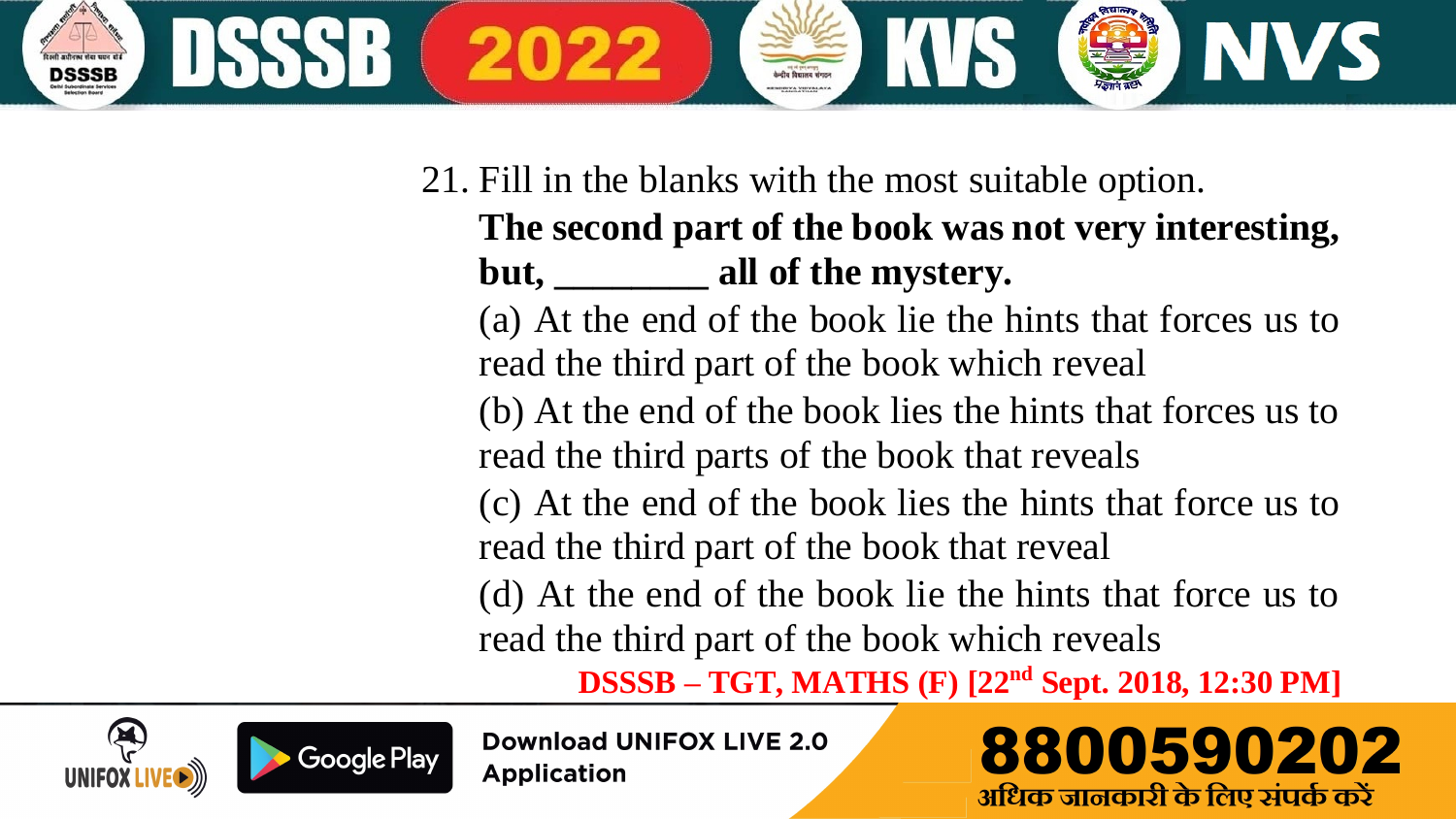

#### **22. Choose the correct statement from the options given below:**

(a) Neither the members of the audience nor the orchestras know what happened to the manager of the auditorium after the programme.

(b) Neither the members of the audiences nor the orchestra knows what happened to the auditorium manager after the programme.

(c) Neither the members of the audience nor the orchestra knows what happened to the manager of the auditorium after the programme.

(d) Neither the audience nor the orchestra know what happened to the manager of the auditorium after the programme.

 **DSSSB – TGT, MATHS (F) [22nd Sept. 2018, 12:30 PM]**



**Download UNIFOX LIVE 2.0 Application** 

# 8800590202 अधिक जानकारी के लिए संपर्क करें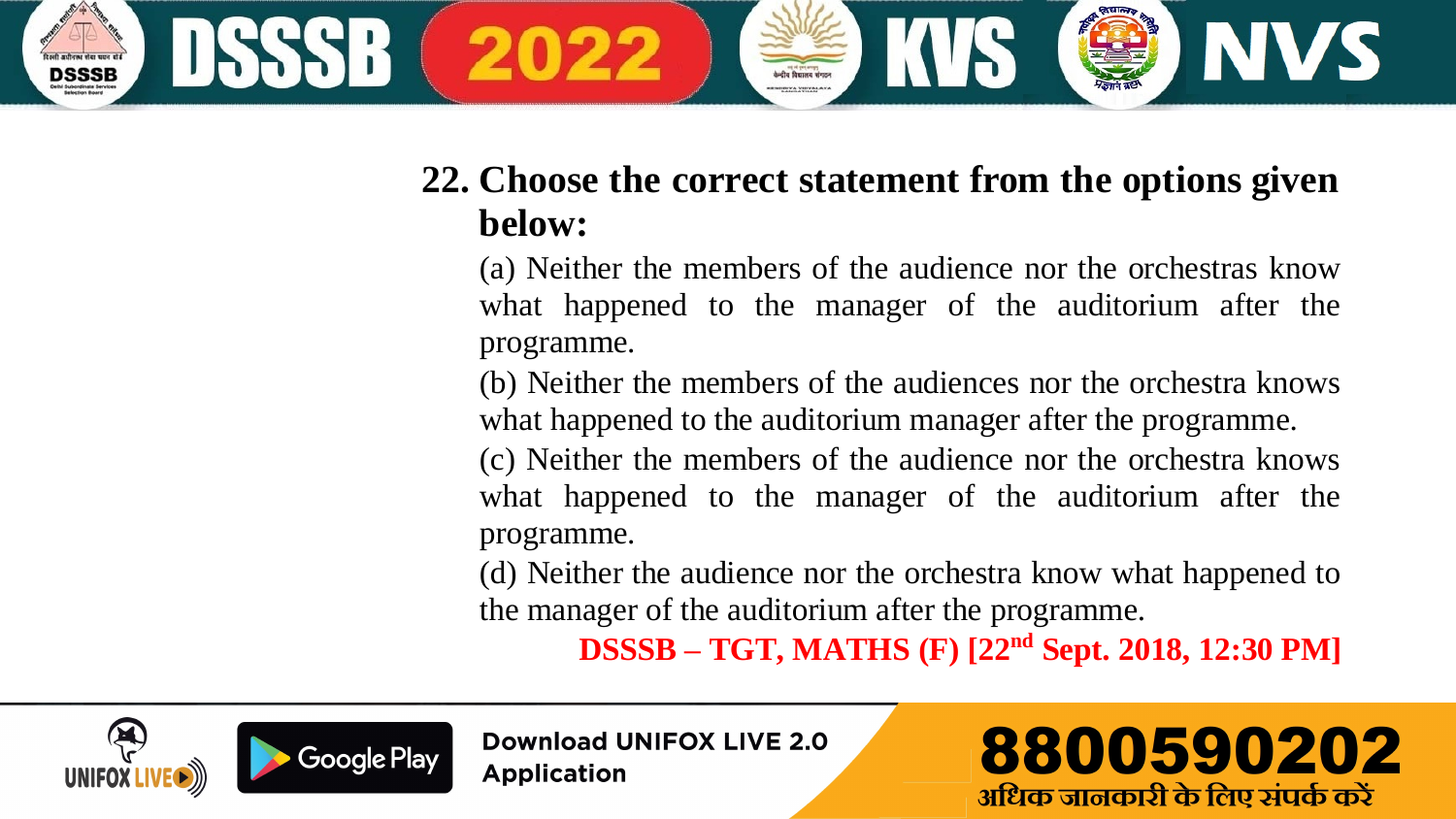

#### **23. Choose the correct statement from the given options.**

(a) In the farming sector, there are no new companies investing at the moment, which is difficult for farmers to continue in this field.

(b) In the farming sector, at the moment there are no new companies investing, which makes it difficult for we farmers, to continue in this field.

(c) In the farming sector at the moment, there are no new companies investing which make it difficult for we farmers to continue in this field.

(d) In the farming sector, there are no new companies investing at the moment, a fact that makes it difficult for us farmers to continue in this field.

**DSSSB – TGT, MATHS (F) [22nd Sept. 2018, 12:30 PM]**



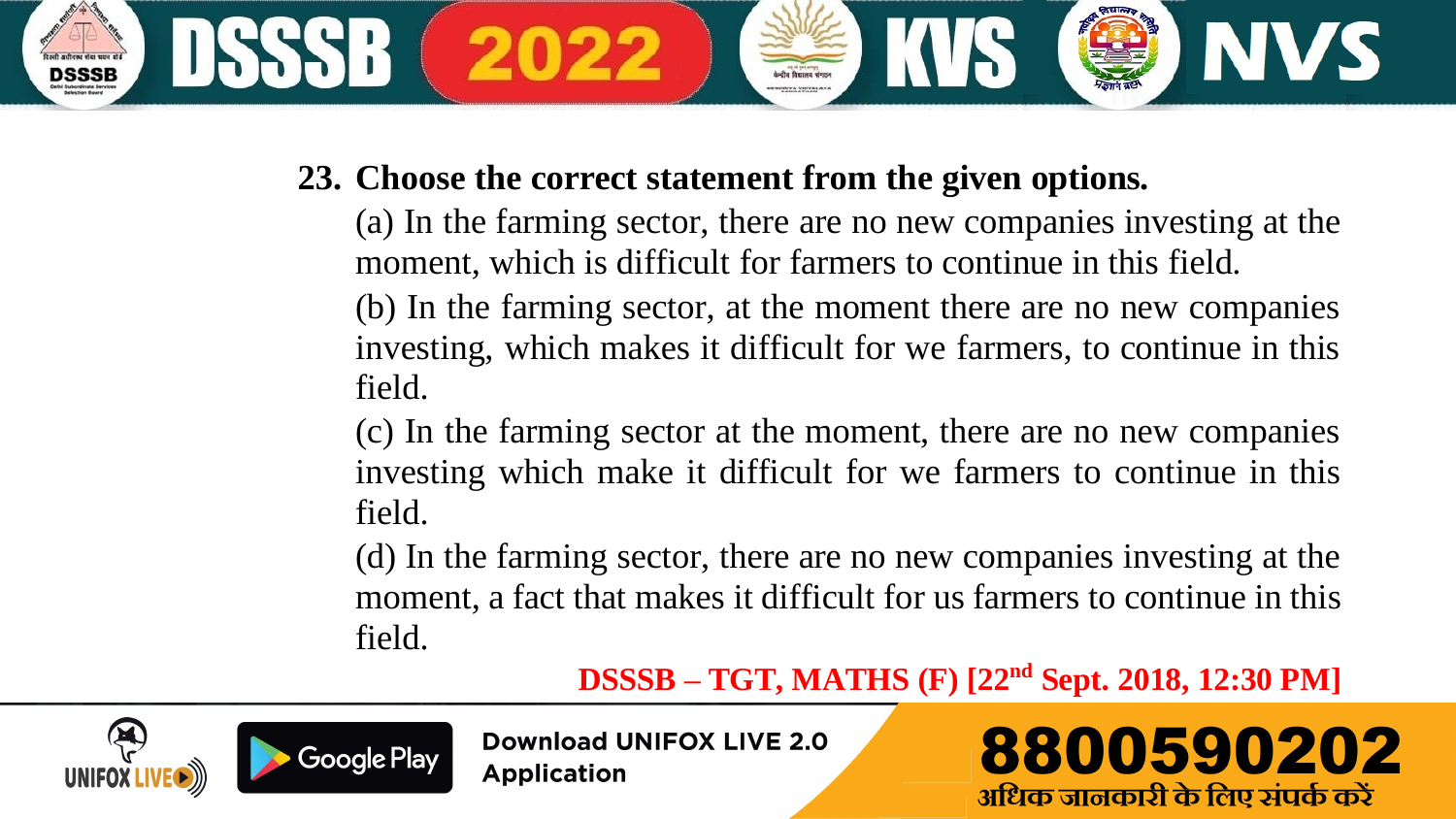

- **24. One of the options is a complete sentence? Identify it.**
	- (a) Rice and Curry.
	- (b) The bird on the tree.
	- (c) There's always light at the end of the tunnel.
	- (d) Folk tales.
		- **DSSSB – TGT, MATHS (M) [23rd Sept. 2018, 2:00 PM]**



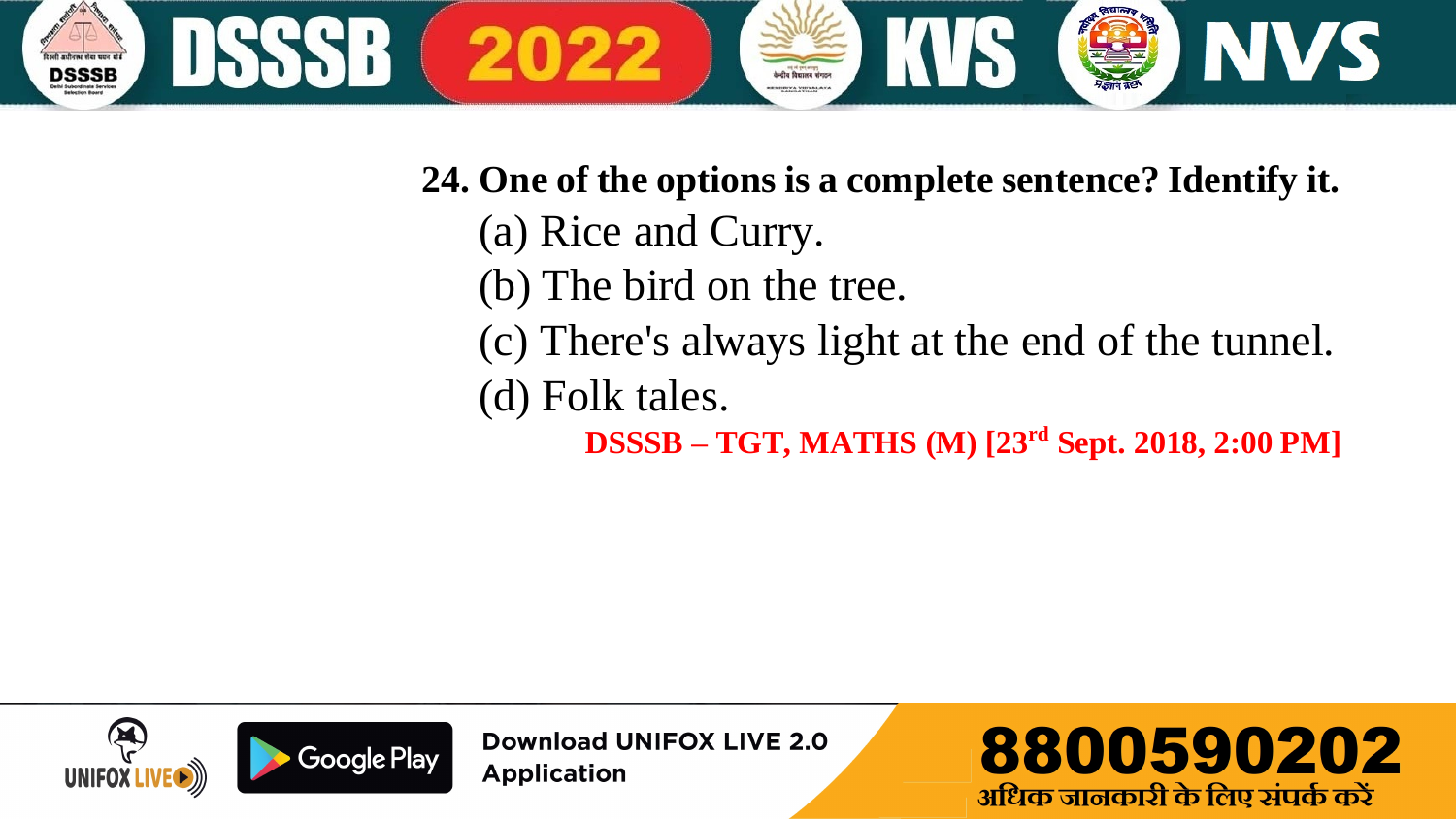

#### **25. Which sentence makes most sense?**

- (a) Since he's lost his money, he couldn't go to the restaurant.
- (b) Since he's lost his money, he go to the restaurant.
- (c) Since he's lost he money, he couldn't got to the restaurant.
- (d) Since he's loss his money, he couldn't go to the restaurant.

**DSSSB – TGT, MATHS (M) [23rd Sept. 2018, 2:00 PM]**

8800590202

अधिक जानकारी के लिए संपर्क करें